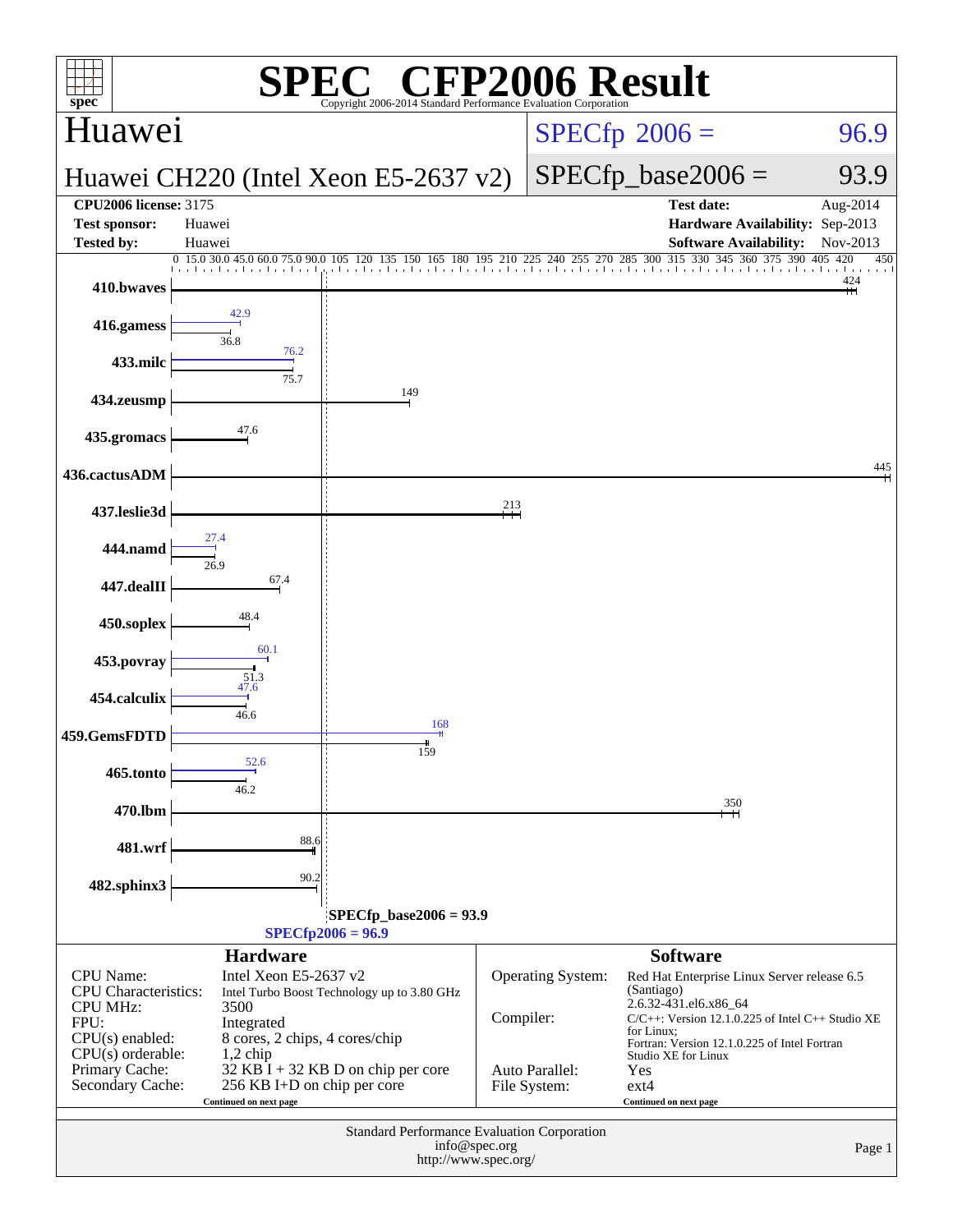

### Huawei

### $SPECfp2006 = 96.9$  $SPECfp2006 = 96.9$

Huawei CH220 (Intel Xeon E5-2637 v2)

### $SPECfp\_base2006 = 93.9$

### **[CPU2006 license:](http://www.spec.org/auto/cpu2006/Docs/result-fields.html#CPU2006license)** 3175 **[Test date:](http://www.spec.org/auto/cpu2006/Docs/result-fields.html#Testdate)** Aug-2014 **[Test sponsor:](http://www.spec.org/auto/cpu2006/Docs/result-fields.html#Testsponsor)** Huawei **[Hardware Availability:](http://www.spec.org/auto/cpu2006/Docs/result-fields.html#HardwareAvailability)** Sep-2013 **[Tested by:](http://www.spec.org/auto/cpu2006/Docs/result-fields.html#Testedby)** Huawei **[Software Availability:](http://www.spec.org/auto/cpu2006/Docs/result-fields.html#SoftwareAvailability)** Nov-2013 [L3 Cache:](http://www.spec.org/auto/cpu2006/Docs/result-fields.html#L3Cache) 15 MB I+D on chip per chip<br>Other Cache: None [Other Cache:](http://www.spec.org/auto/cpu2006/Docs/result-fields.html#OtherCache) [Memory:](http://www.spec.org/auto/cpu2006/Docs/result-fields.html#Memory) 256 GB (16 x 16 GB 2Rx4 PC3-14900R-13, ECC) [Disk Subsystem:](http://www.spec.org/auto/cpu2006/Docs/result-fields.html#DiskSubsystem) 1 X 300 GB SAS 10000 RPM [Other Hardware:](http://www.spec.org/auto/cpu2006/Docs/result-fields.html#OtherHardware) None [System State:](http://www.spec.org/auto/cpu2006/Docs/result-fields.html#SystemState) Run level 3 (multi-user)<br>Base Pointers: 64-bit [Base Pointers:](http://www.spec.org/auto/cpu2006/Docs/result-fields.html#BasePointers) 64-bit<br>Peak Pointers: 32/64-bit [Peak Pointers:](http://www.spec.org/auto/cpu2006/Docs/result-fields.html#PeakPointers) [Other Software:](http://www.spec.org/auto/cpu2006/Docs/result-fields.html#OtherSoftware) None

| <b>Results Table</b> |                                                                                                          |              |                |       |                |       |                |              |                |              |                |              |
|----------------------|----------------------------------------------------------------------------------------------------------|--------------|----------------|-------|----------------|-------|----------------|--------------|----------------|--------------|----------------|--------------|
|                      |                                                                                                          |              | <b>Base</b>    |       |                |       |                |              | <b>Peak</b>    |              |                |              |
| <b>Benchmark</b>     | <b>Seconds</b>                                                                                           | <b>Ratio</b> | <b>Seconds</b> | Ratio | <b>Seconds</b> | Ratio | <b>Seconds</b> | <b>Ratio</b> | <b>Seconds</b> | <b>Ratio</b> | <b>Seconds</b> | <b>Ratio</b> |
| 410.bwayes           | 32.2                                                                                                     | 422          | 31.8           | 427   | 32.0           | 424   | 32.2           | 422          | 31.8           | 427          | 32.0           | 424          |
| 416.gamess           | 532                                                                                                      | 36.8         | 532            | 36.8  | 532            | 36.8  | 457            | 42.9         | 456            | 42.9         | 456            | 42.9         |
| $433$ .milc          | 121                                                                                                      | 75.7         | 121            | 75.7  | 121            | 75.6  | 120            | 76.2         | 120            | 76.2         | 120            | 76.3         |
| 434.zeusmp           | 61.2                                                                                                     | 149          | 61.2           | 149   | 61.2           | 149   | 61.2           | 149          | 61.2           | 149          | 61.2           | 149          |
| 435.gromacs          | 150                                                                                                      | 47.6         | 150            | 47.5  | 150            | 47.6  | 150            | 47.6         | 150            | 47.5         | 150            | 47.6         |
| 436.cactusADM        | 26.6                                                                                                     | 448          | 26.9           | 445   | 26.8           | 445   | 26.6           | 448          | 26.9           | 445          | 26.8           | 445          |
| 437.leslie3d         | 45.4                                                                                                     | 207          | 43.2           | 217   | 44.2           | 213   | 45.4           | 207          | 43.2           | 217          | 44.2           | 213          |
| 444.namd             | 298                                                                                                      | 26.9         | 298            | 26.9  | 298            | 26.9  | 293            | 27.4         | 293            | 27.4         | 293            | 27.4         |
| 447.dealII           | 170                                                                                                      | 67.4         | 170            | 67.3  | 170            | 67.4  | 170            | 67.4         | 170            | 67.3         | 170            | 67.4         |
| 450.soplex           | 173                                                                                                      | 48.3         | 172            | 48.4  | 171            | 48.6  | 173            | 48.3         | 172            | 48.4         | 171            | 48.6         |
| 453.povray           | 105                                                                                                      | 50.9         | 104            | 51.3  | 102            | 52.1  | 88.3           | 60.2         | 88.9           | 59.8         | 88.5           | 60.1         |
| 454.calculix         | 177                                                                                                      | 46.6         | 177            | 46.6  | 177            | 46.5  | 173            | 47.6         | 173            | 47.6         | 173            | 47.7         |
| 459.GemsFDTD         | 66.6                                                                                                     | 159          | 66.2           | 160   | 66.8           | 159   | 63.3           | 168          | 63.3           | 168          | 62.9           | 169          |
| 465.tonto            | 213                                                                                                      | 46.1         | 213            | 46.2  | 213            | 46.2  | 189            | 52.2         | 187            | 52.6         | 187            | 52.7         |
| 470.1bm              | 40.0                                                                                                     | 343          | 39.2           | 350   | 38.8           | 354   | 40.0           | 343          | 39.2           | 350          | 38.8           | 354          |
| 481.wrf              | 126                                                                                                      | 88.6         | 127            | 88.1  | 125            | 89.6  | 126            | 88.6         | 127            | 88.1         | 125            | 89.6         |
| $482$ .sphinx $3$    | 216                                                                                                      | 90.3         | 216            | 90.2  | 216            | 90.2  | 216            | 90.3         | 216            | 90.2         | 216            | 90.2         |
|                      | Results appear in the order in which they were run. Bold underlined text indicates a median measurement. |              |                |       |                |       |                |              |                |              |                |              |

### **[Operating System Notes](http://www.spec.org/auto/cpu2006/Docs/result-fields.html#OperatingSystemNotes)**

Stack size set to unlimited using "ulimit -s unlimited"

### **[Platform Notes](http://www.spec.org/auto/cpu2006/Docs/result-fields.html#PlatformNotes)**

 Sysinfo program /spec/config/sysinfo.rev6800 \$Rev: 6800 \$ \$Date:: 2011-10-11 #\$ 6f2ebdff5032aaa42e583f96b07f99d3 running on localhost.localdomain Sat Aug 30 03:03:51 2014

 This section contains SUT (System Under Test) info as seen by some common utilities. To remove or add to this section, see: <http://www.spec.org/cpu2006/Docs/config.html#sysinfo>

 From /proc/cpuinfo model name : Intel(R) Xeon(R) CPU E5-2637 v2 @ 3.50GHz Continued on next page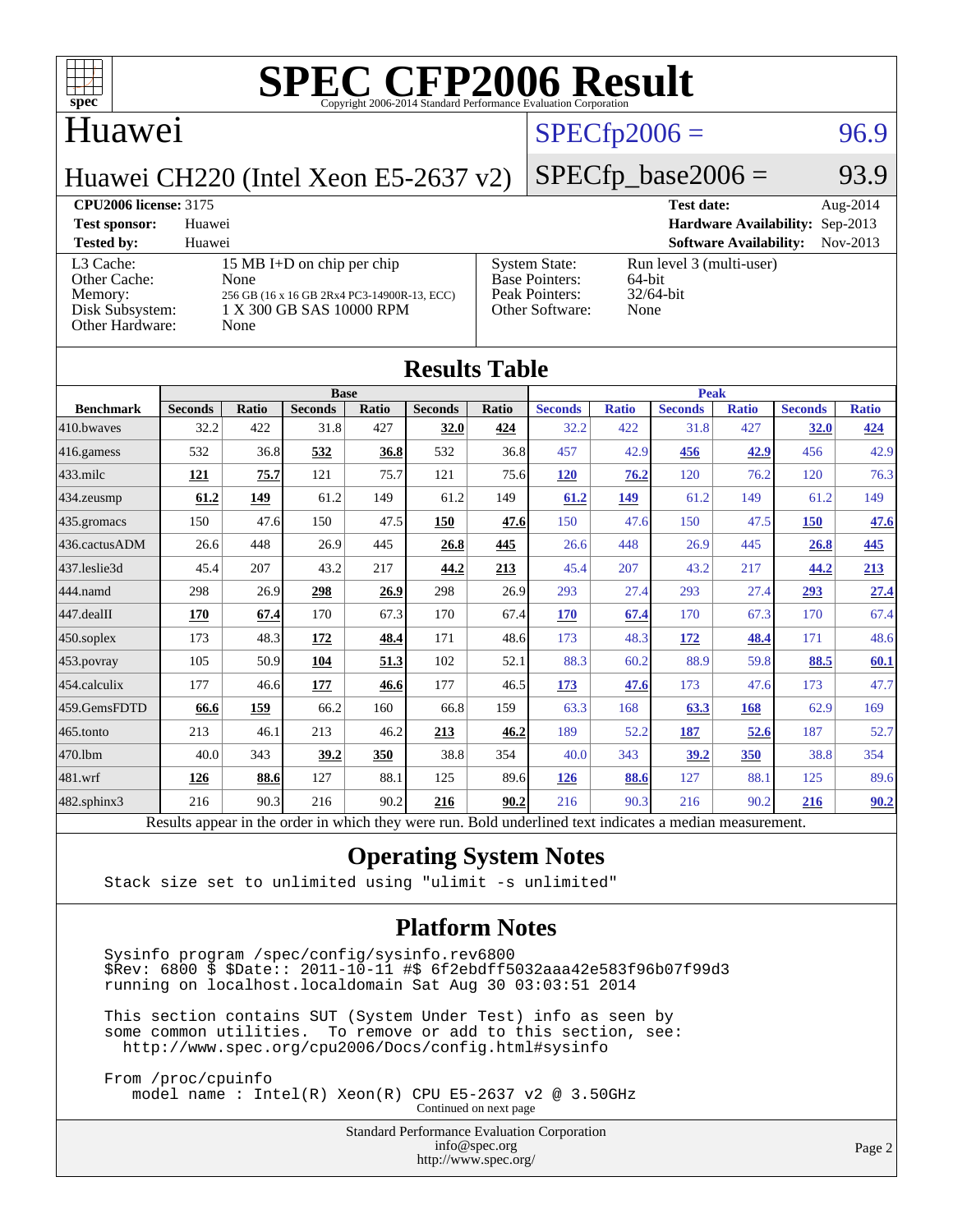

### Huawei

 $SPECTp2006 = 96.9$ 

Huawei CH220 (Intel Xeon E5-2637 v2)

**[Tested by:](http://www.spec.org/auto/cpu2006/Docs/result-fields.html#Testedby)** Huawei **[Software Availability:](http://www.spec.org/auto/cpu2006/Docs/result-fields.html#SoftwareAvailability)** Nov-2013

**[CPU2006 license:](http://www.spec.org/auto/cpu2006/Docs/result-fields.html#CPU2006license)** 3175 **[Test date:](http://www.spec.org/auto/cpu2006/Docs/result-fields.html#Testdate)** Aug-2014 **[Test sponsor:](http://www.spec.org/auto/cpu2006/Docs/result-fields.html#Testsponsor)** Huawei **[Hardware Availability:](http://www.spec.org/auto/cpu2006/Docs/result-fields.html#HardwareAvailability)** Sep-2013

 $SPECTp\_base2006 = 93.9$ 

### **[Platform Notes \(Continued\)](http://www.spec.org/auto/cpu2006/Docs/result-fields.html#PlatformNotes)**

 2 "physical id"s (chips) 8 "processors" cores, siblings (Caution: counting these is hw and system dependent. The following excerpts from /proc/cpuinfo might not be reliable. Use with caution.) cpu cores : 4 siblings : 4 physical 0: cores 1 2 3 4 physical 1: cores 1 2 3 4 cache size : 15360 KB From /proc/meminfo MemTotal: 264478184 kB HugePages\_Total: 0<br>Hugepagesize: 2048 kB Hugepagesize: /usr/bin/lsb\_release -d Red Hat Enterprise Linux Server release 6.5 (Santiago) From /etc/\*release\* /etc/\*version\* redhat-release: Red Hat Enterprise Linux Server release 6.5 (Santiago) system-release: Red Hat Enterprise Linux Server release 6.5 (Santiago) system-release-cpe: cpe:/o:redhat:enterprise\_linux:6server:ga:server uname -a: Linux localhost.localdomain 2.6.32-431.el6.x86\_64 #1 SMP Sun Nov 10 22:19:54 EST 2013 x86\_64 x86\_64 x86\_64 GNU/Linux run-level 3 Aug 27 10:37 SPEC is set to: /spec Filesystem Type Size Used Avail Use% Mounted on<br>
/dev/sda2 ext4 265G 15G 237G 6% / /dev/sda2 ext4 265G 15G 237G 6% / Additional information from dmidecode: Memory: 10x Hynix HMT42GR7AFR4C-RD 16 GB 1867 MHz 2 rank 6x Samsung M393B2G70DB0-CMA 16 GB 1867 MHz 2 rank (End of data from sysinfo program) **[General Notes](http://www.spec.org/auto/cpu2006/Docs/result-fields.html#GeneralNotes)** Environment variables set by runspec before the start of the run: KMP\_AFFINITY = "granularity=fine,compact,0,1" LD LIBRARY PATH = "/spec/libs/32:/spec/libs/64" OMP\_NUM\_THREADS = "8"

 Binaries compiled on a system with 2 x Xeon X5645 CPU + 16GB memory using RHEL 6.1 Transparent Huge Pages enabled with:

Continued on next page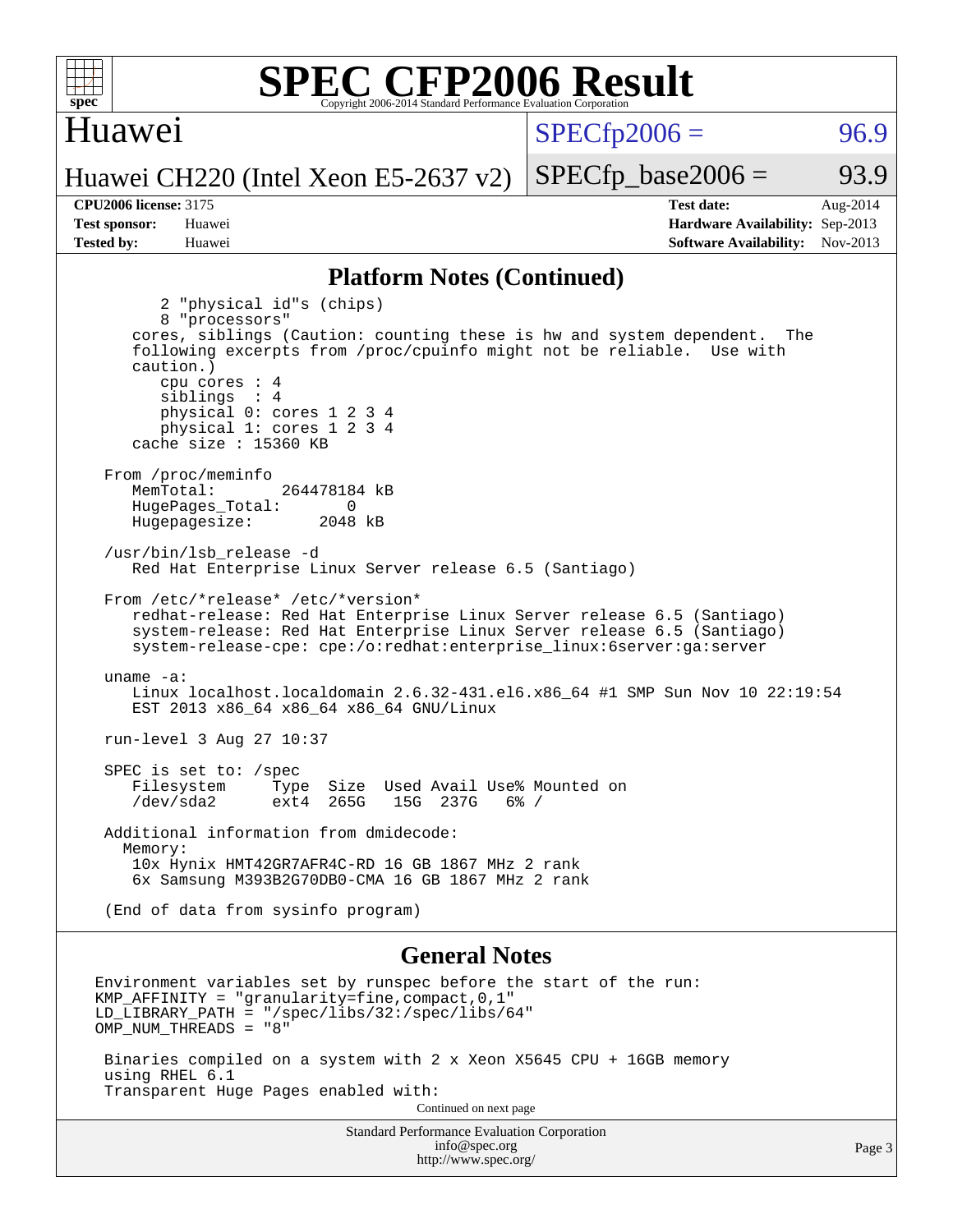

### Huawei

 $SPECTp2006 = 96.9$ 

Huawei CH220 (Intel Xeon E5-2637 v2)

**[Test sponsor:](http://www.spec.org/auto/cpu2006/Docs/result-fields.html#Testsponsor)** Huawei **[Hardware Availability:](http://www.spec.org/auto/cpu2006/Docs/result-fields.html#HardwareAvailability)** Sep-2013

 $SPECTp\_base2006 = 93.9$ **[CPU2006 license:](http://www.spec.org/auto/cpu2006/Docs/result-fields.html#CPU2006license)** 3175 **[Test date:](http://www.spec.org/auto/cpu2006/Docs/result-fields.html#Testdate)** Aug-2014

**[Tested by:](http://www.spec.org/auto/cpu2006/Docs/result-fields.html#Testedby)** Huawei **[Software Availability:](http://www.spec.org/auto/cpu2006/Docs/result-fields.html#SoftwareAvailability)** Nov-2013

### **[General Notes \(Continued\)](http://www.spec.org/auto/cpu2006/Docs/result-fields.html#GeneralNotes)**

echo always > /sys/kernel/mm/redhat\_transparent\_hugepage/enabled

### **[Base Compiler Invocation](http://www.spec.org/auto/cpu2006/Docs/result-fields.html#BaseCompilerInvocation)**

[C benchmarks](http://www.spec.org/auto/cpu2006/Docs/result-fields.html#Cbenchmarks):  $\text{icc}$   $-\text{m64}$ 

[C++ benchmarks:](http://www.spec.org/auto/cpu2006/Docs/result-fields.html#CXXbenchmarks) [icpc -m64](http://www.spec.org/cpu2006/results/res2014q3/cpu2006-20140901-31116.flags.html#user_CXXbase_intel_icpc_64bit_bedb90c1146cab66620883ef4f41a67e)

[Fortran benchmarks](http://www.spec.org/auto/cpu2006/Docs/result-fields.html#Fortranbenchmarks): [ifort -m64](http://www.spec.org/cpu2006/results/res2014q3/cpu2006-20140901-31116.flags.html#user_FCbase_intel_ifort_64bit_ee9d0fb25645d0210d97eb0527dcc06e)

[Benchmarks using both Fortran and C](http://www.spec.org/auto/cpu2006/Docs/result-fields.html#BenchmarksusingbothFortranandC): [icc -m64](http://www.spec.org/cpu2006/results/res2014q3/cpu2006-20140901-31116.flags.html#user_CC_FCbase_intel_icc_64bit_0b7121f5ab7cfabee23d88897260401c) [ifort -m64](http://www.spec.org/cpu2006/results/res2014q3/cpu2006-20140901-31116.flags.html#user_CC_FCbase_intel_ifort_64bit_ee9d0fb25645d0210d97eb0527dcc06e)

### **[Base Portability Flags](http://www.spec.org/auto/cpu2006/Docs/result-fields.html#BasePortabilityFlags)**

| 410.bwaves: -DSPEC CPU LP64                 |                                                                |
|---------------------------------------------|----------------------------------------------------------------|
| 416.gamess: -DSPEC_CPU_LP64                 |                                                                |
| 433.milc: -DSPEC CPU LP64                   |                                                                |
| 434.zeusmp: - DSPEC_CPU_LP64                |                                                                |
| 435.gromacs: -DSPEC_CPU_LP64 -nofor_main    |                                                                |
| 436.cactusADM: -DSPEC CPU LP64 -nofor main  |                                                                |
| 437.leslie3d: -DSPEC CPU LP64               |                                                                |
| 444.namd: - DSPEC_CPU LP64                  |                                                                |
| 447.dealII: -DSPEC CPU LP64                 |                                                                |
| 450.soplex: -DSPEC_CPU_LP64                 |                                                                |
| 453.povray: -DSPEC_CPU_LP64                 |                                                                |
| 454.calculix: - DSPEC CPU LP64 - nofor main |                                                                |
| 459. GemsFDTD: - DSPEC CPU LP64             |                                                                |
| 465.tonto: -DSPEC CPU LP64                  |                                                                |
| 470.1bm: - DSPEC CPU LP64                   |                                                                |
|                                             | 481.wrf: -DSPEC CPU_LP64 -DSPEC_CPU_CASE_FLAG -DSPEC_CPU_LINUX |
| 482.sphinx3: -DSPEC_CPU_LP64                |                                                                |

### **[Base Optimization Flags](http://www.spec.org/auto/cpu2006/Docs/result-fields.html#BaseOptimizationFlags)**

[C benchmarks](http://www.spec.org/auto/cpu2006/Docs/result-fields.html#Cbenchmarks): [-xAVX](http://www.spec.org/cpu2006/results/res2014q3/cpu2006-20140901-31116.flags.html#user_CCbase_f-xAVX) [-ipo](http://www.spec.org/cpu2006/results/res2014q3/cpu2006-20140901-31116.flags.html#user_CCbase_f-ipo) [-O3](http://www.spec.org/cpu2006/results/res2014q3/cpu2006-20140901-31116.flags.html#user_CCbase_f-O3) [-no-prec-div](http://www.spec.org/cpu2006/results/res2014q3/cpu2006-20140901-31116.flags.html#user_CCbase_f-no-prec-div) [-static](http://www.spec.org/cpu2006/results/res2014q3/cpu2006-20140901-31116.flags.html#user_CCbase_f-static) [-parallel](http://www.spec.org/cpu2006/results/res2014q3/cpu2006-20140901-31116.flags.html#user_CCbase_f-parallel) [-opt-prefetch](http://www.spec.org/cpu2006/results/res2014q3/cpu2006-20140901-31116.flags.html#user_CCbase_f-opt-prefetch) [-ansi-alias](http://www.spec.org/cpu2006/results/res2014q3/cpu2006-20140901-31116.flags.html#user_CCbase_f-ansi-alias)

[C++ benchmarks:](http://www.spec.org/auto/cpu2006/Docs/result-fields.html#CXXbenchmarks)

[-xAVX](http://www.spec.org/cpu2006/results/res2014q3/cpu2006-20140901-31116.flags.html#user_CXXbase_f-xAVX) [-ipo](http://www.spec.org/cpu2006/results/res2014q3/cpu2006-20140901-31116.flags.html#user_CXXbase_f-ipo) [-O3](http://www.spec.org/cpu2006/results/res2014q3/cpu2006-20140901-31116.flags.html#user_CXXbase_f-O3) [-no-prec-div](http://www.spec.org/cpu2006/results/res2014q3/cpu2006-20140901-31116.flags.html#user_CXXbase_f-no-prec-div) [-static](http://www.spec.org/cpu2006/results/res2014q3/cpu2006-20140901-31116.flags.html#user_CXXbase_f-static) [-opt-prefetch](http://www.spec.org/cpu2006/results/res2014q3/cpu2006-20140901-31116.flags.html#user_CXXbase_f-opt-prefetch) [-ansi-alias](http://www.spec.org/cpu2006/results/res2014q3/cpu2006-20140901-31116.flags.html#user_CXXbase_f-ansi-alias)

Continued on next page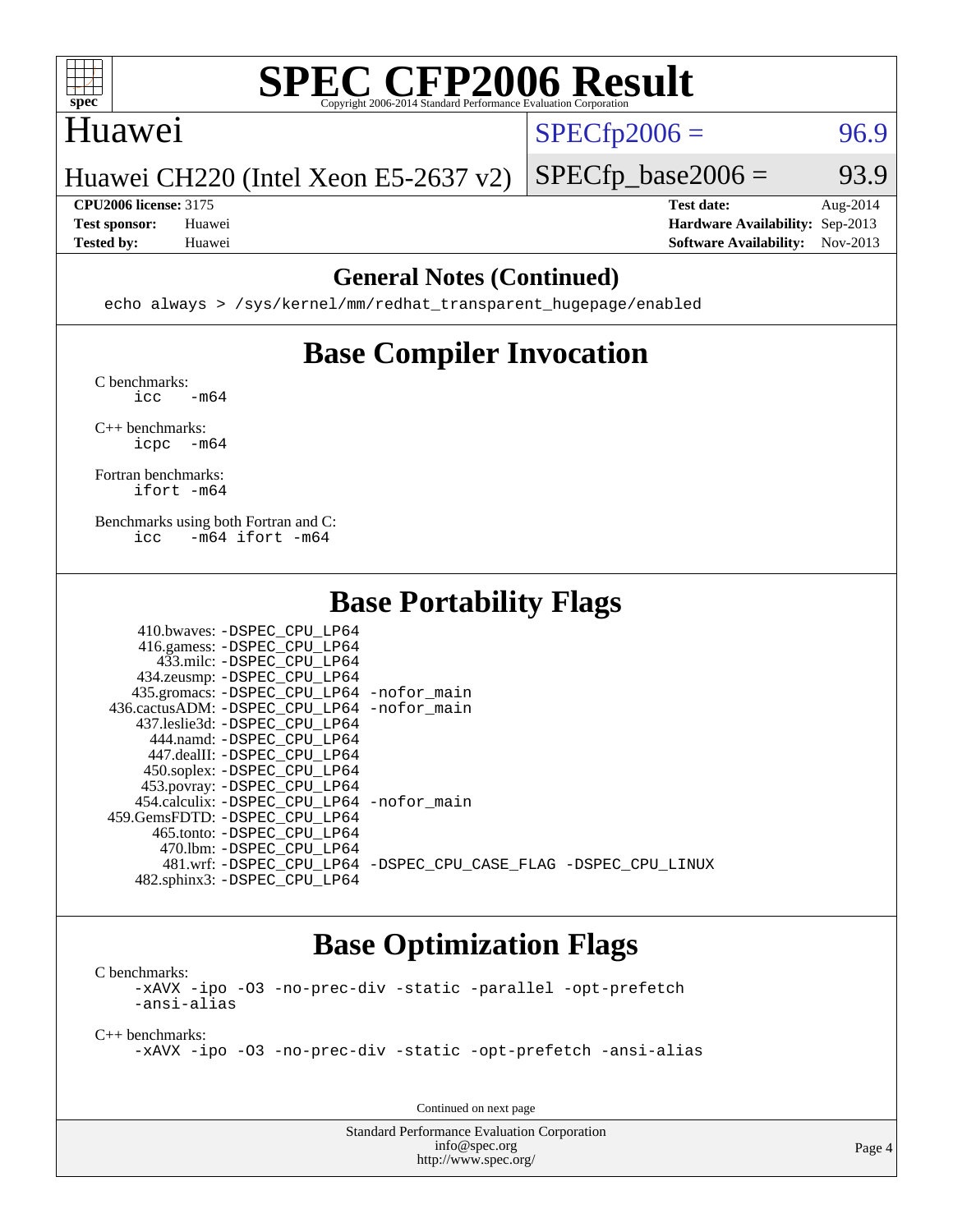

### Huawei

 $SPECTp2006 = 96.9$ 

Huawei CH220 (Intel Xeon E5-2637 v2)

 $SPECTp\_base2006 = 93.9$ **[CPU2006 license:](http://www.spec.org/auto/cpu2006/Docs/result-fields.html#CPU2006license)** 3175 **[Test date:](http://www.spec.org/auto/cpu2006/Docs/result-fields.html#Testdate)** Aug-2014

**[Test sponsor:](http://www.spec.org/auto/cpu2006/Docs/result-fields.html#Testsponsor)** Huawei **[Hardware Availability:](http://www.spec.org/auto/cpu2006/Docs/result-fields.html#HardwareAvailability)** Sep-2013 **[Tested by:](http://www.spec.org/auto/cpu2006/Docs/result-fields.html#Testedby)** Huawei **[Software Availability:](http://www.spec.org/auto/cpu2006/Docs/result-fields.html#SoftwareAvailability)** Nov-2013

### **[Base Optimization Flags \(Continued\)](http://www.spec.org/auto/cpu2006/Docs/result-fields.html#BaseOptimizationFlags)**

[Fortran benchmarks](http://www.spec.org/auto/cpu2006/Docs/result-fields.html#Fortranbenchmarks):

[-xAVX](http://www.spec.org/cpu2006/results/res2014q3/cpu2006-20140901-31116.flags.html#user_FCbase_f-xAVX) [-ipo](http://www.spec.org/cpu2006/results/res2014q3/cpu2006-20140901-31116.flags.html#user_FCbase_f-ipo) [-O3](http://www.spec.org/cpu2006/results/res2014q3/cpu2006-20140901-31116.flags.html#user_FCbase_f-O3) [-no-prec-div](http://www.spec.org/cpu2006/results/res2014q3/cpu2006-20140901-31116.flags.html#user_FCbase_f-no-prec-div) [-static](http://www.spec.org/cpu2006/results/res2014q3/cpu2006-20140901-31116.flags.html#user_FCbase_f-static) [-parallel](http://www.spec.org/cpu2006/results/res2014q3/cpu2006-20140901-31116.flags.html#user_FCbase_f-parallel) [-opt-prefetch](http://www.spec.org/cpu2006/results/res2014q3/cpu2006-20140901-31116.flags.html#user_FCbase_f-opt-prefetch)

[Benchmarks using both Fortran and C](http://www.spec.org/auto/cpu2006/Docs/result-fields.html#BenchmarksusingbothFortranandC):

[-xAVX](http://www.spec.org/cpu2006/results/res2014q3/cpu2006-20140901-31116.flags.html#user_CC_FCbase_f-xAVX) [-ipo](http://www.spec.org/cpu2006/results/res2014q3/cpu2006-20140901-31116.flags.html#user_CC_FCbase_f-ipo) [-O3](http://www.spec.org/cpu2006/results/res2014q3/cpu2006-20140901-31116.flags.html#user_CC_FCbase_f-O3) [-no-prec-div](http://www.spec.org/cpu2006/results/res2014q3/cpu2006-20140901-31116.flags.html#user_CC_FCbase_f-no-prec-div) [-static](http://www.spec.org/cpu2006/results/res2014q3/cpu2006-20140901-31116.flags.html#user_CC_FCbase_f-static) [-parallel](http://www.spec.org/cpu2006/results/res2014q3/cpu2006-20140901-31116.flags.html#user_CC_FCbase_f-parallel) [-opt-prefetch](http://www.spec.org/cpu2006/results/res2014q3/cpu2006-20140901-31116.flags.html#user_CC_FCbase_f-opt-prefetch) [-ansi-alias](http://www.spec.org/cpu2006/results/res2014q3/cpu2006-20140901-31116.flags.html#user_CC_FCbase_f-ansi-alias)

### **[Peak Compiler Invocation](http://www.spec.org/auto/cpu2006/Docs/result-fields.html#PeakCompilerInvocation)**

[C benchmarks](http://www.spec.org/auto/cpu2006/Docs/result-fields.html#Cbenchmarks):  $\text{icc}$  -m64

[C++ benchmarks:](http://www.spec.org/auto/cpu2006/Docs/result-fields.html#CXXbenchmarks) [icpc -m64](http://www.spec.org/cpu2006/results/res2014q3/cpu2006-20140901-31116.flags.html#user_CXXpeak_intel_icpc_64bit_bedb90c1146cab66620883ef4f41a67e)

[Fortran benchmarks](http://www.spec.org/auto/cpu2006/Docs/result-fields.html#Fortranbenchmarks): [ifort -m64](http://www.spec.org/cpu2006/results/res2014q3/cpu2006-20140901-31116.flags.html#user_FCpeak_intel_ifort_64bit_ee9d0fb25645d0210d97eb0527dcc06e)

```
Benchmarks using both Fortran and C: 
     icc -m64 ifort -m64
```
### **[Peak Portability Flags](http://www.spec.org/auto/cpu2006/Docs/result-fields.html#PeakPortabilityFlags)**

Same as Base Portability Flags

### **[Peak Optimization Flags](http://www.spec.org/auto/cpu2006/Docs/result-fields.html#PeakOptimizationFlags)**

[C benchmarks](http://www.spec.org/auto/cpu2006/Docs/result-fields.html#Cbenchmarks):

 433.milc: [-xAVX](http://www.spec.org/cpu2006/results/res2014q3/cpu2006-20140901-31116.flags.html#user_peakPASS2_CFLAGSPASS2_LDFLAGS433_milc_f-xAVX)(pass 2) [-prof-gen](http://www.spec.org/cpu2006/results/res2014q3/cpu2006-20140901-31116.flags.html#user_peakPASS1_CFLAGSPASS1_LDFLAGS433_milc_prof_gen_e43856698f6ca7b7e442dfd80e94a8fc)(pass 1) [-ipo](http://www.spec.org/cpu2006/results/res2014q3/cpu2006-20140901-31116.flags.html#user_peakPASS2_CFLAGSPASS2_LDFLAGS433_milc_f-ipo)(pass 2) [-O3](http://www.spec.org/cpu2006/results/res2014q3/cpu2006-20140901-31116.flags.html#user_peakPASS2_CFLAGSPASS2_LDFLAGS433_milc_f-O3)(pass 2) [-no-prec-div](http://www.spec.org/cpu2006/results/res2014q3/cpu2006-20140901-31116.flags.html#user_peakPASS2_CFLAGSPASS2_LDFLAGS433_milc_f-no-prec-div)(pass 2) [-prof-use](http://www.spec.org/cpu2006/results/res2014q3/cpu2006-20140901-31116.flags.html#user_peakPASS2_CFLAGSPASS2_LDFLAGS433_milc_prof_use_bccf7792157ff70d64e32fe3e1250b55)(pass 2) [-static](http://www.spec.org/cpu2006/results/res2014q3/cpu2006-20140901-31116.flags.html#user_peakOPTIMIZE433_milc_f-static) [-auto-ilp32](http://www.spec.org/cpu2006/results/res2014q3/cpu2006-20140901-31116.flags.html#user_peakCOPTIMIZE433_milc_f-auto-ilp32) [-ansi-alias](http://www.spec.org/cpu2006/results/res2014q3/cpu2006-20140901-31116.flags.html#user_peakCOPTIMIZE433_milc_f-ansi-alias)

 $470$ .lbm: basepeak = yes

482.sphinx3: basepeak = yes

[C++ benchmarks:](http://www.spec.org/auto/cpu2006/Docs/result-fields.html#CXXbenchmarks)

444.namd:  $-x$ AVX(pass 2)  $-p$ rof-gen(pass 1)  $-p$ po(pass 2)  $-03$ (pass 2) [-no-prec-div](http://www.spec.org/cpu2006/results/res2014q3/cpu2006-20140901-31116.flags.html#user_peakPASS2_CXXFLAGSPASS2_LDFLAGS444_namd_f-no-prec-div)(pass 2) [-prof-use](http://www.spec.org/cpu2006/results/res2014q3/cpu2006-20140901-31116.flags.html#user_peakPASS2_CXXFLAGSPASS2_LDFLAGS444_namd_prof_use_bccf7792157ff70d64e32fe3e1250b55)(pass 2) [-fno-alias](http://www.spec.org/cpu2006/results/res2014q3/cpu2006-20140901-31116.flags.html#user_peakCXXOPTIMIZEOPTIMIZE444_namd_f-no-alias_694e77f6c5a51e658e82ccff53a9e63a) [-auto-ilp32](http://www.spec.org/cpu2006/results/res2014q3/cpu2006-20140901-31116.flags.html#user_peakCXXOPTIMIZE444_namd_f-auto-ilp32)

Continued on next page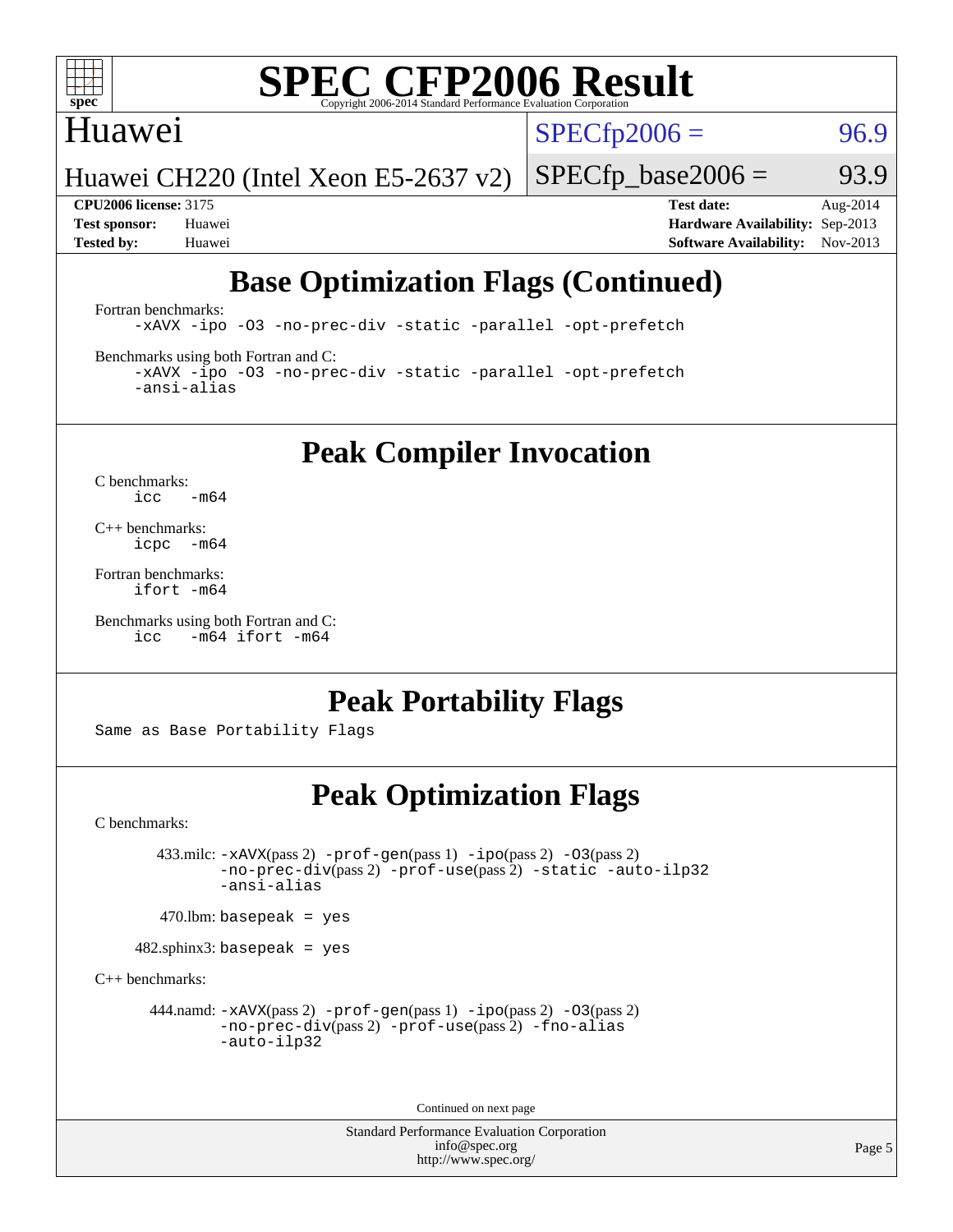

Huawei

 $SPECTp2006 =$  96.9

Huawei CH220 (Intel Xeon E5-2637 v2)

 $SPECTp\_base2006 = 93.9$ 

**[CPU2006 license:](http://www.spec.org/auto/cpu2006/Docs/result-fields.html#CPU2006license)** 3175 **[Test date:](http://www.spec.org/auto/cpu2006/Docs/result-fields.html#Testdate)** Aug-2014 **[Test sponsor:](http://www.spec.org/auto/cpu2006/Docs/result-fields.html#Testsponsor)** Huawei **[Hardware Availability:](http://www.spec.org/auto/cpu2006/Docs/result-fields.html#HardwareAvailability)** Sep-2013 **[Tested by:](http://www.spec.org/auto/cpu2006/Docs/result-fields.html#Testedby)** Huawei **[Software Availability:](http://www.spec.org/auto/cpu2006/Docs/result-fields.html#SoftwareAvailability)** Nov-2013

### **[Peak Optimization Flags \(Continued\)](http://www.spec.org/auto/cpu2006/Docs/result-fields.html#PeakOptimizationFlags)**